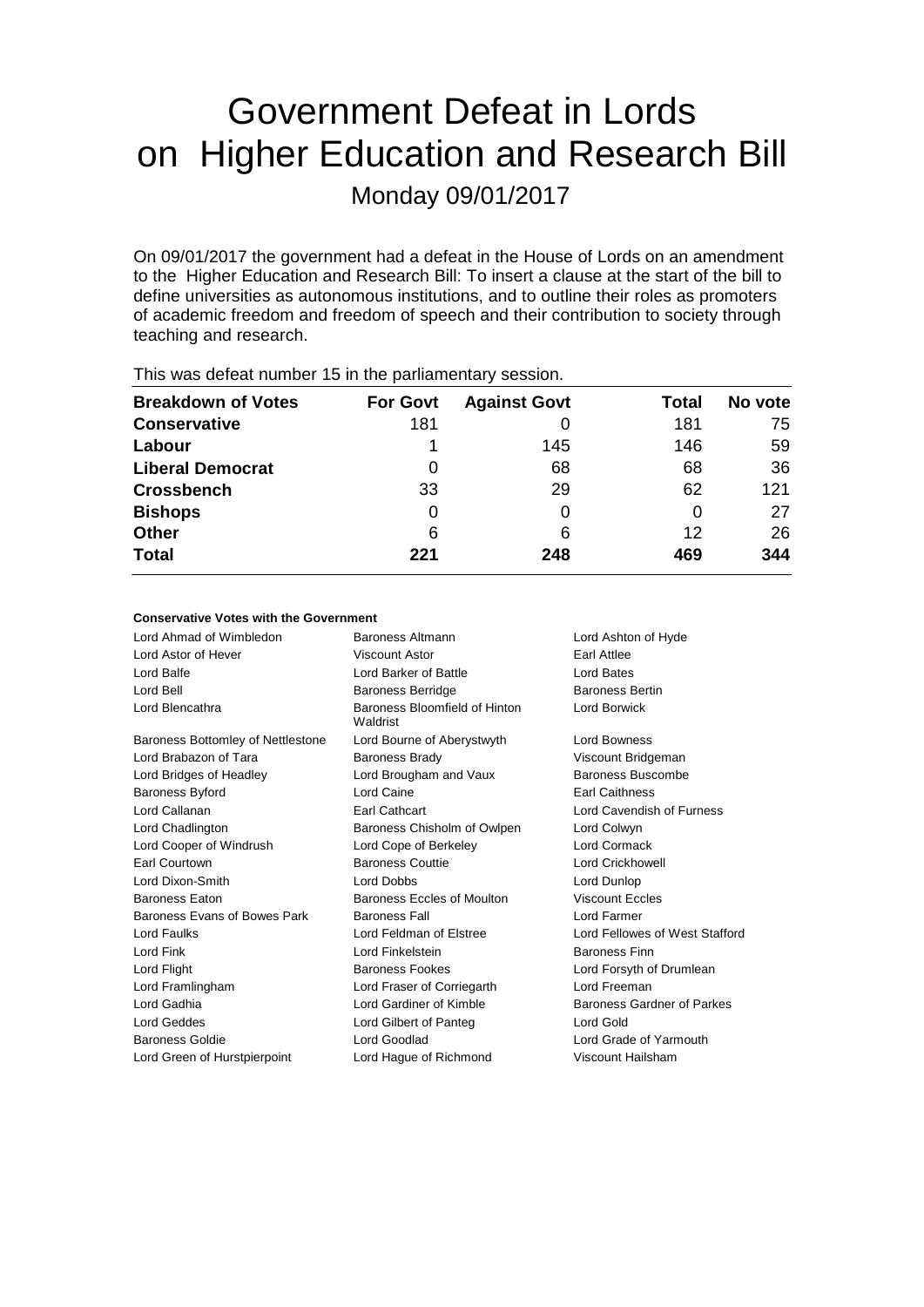Viscount Younger of Leckie

Lord Hamilton of Epsom **Baroness Hanham** Baroness Hanham Baroness Harding of Winscombe **Lord Hayward Communist Communist Baroness Helic Communist Communist Communist Communist Communist Communist Co** Lord Hill of Oareford Baroness Hodgson of Abinger Lord Hodgson of Astley Abbotts Lord Holmes of Richmond **Earl Home** Earl Home Baroness Hooper Lord Horam Lord Howard of Lympne Earl Howe Lord Howell of Guildford Lord Hunt of Wirral Lord Inglewood Lord James of Blackheath Baroness Jenkin of Kennington Lord Jopling Lord Keen of Elie **Lord Kirkham** Lord Kirkham Lord Kirkhope of Harrogate Lord Lamont of Lerwick Lord Lang of Monkton Lord Lansley Lord Leigh of Hurley **Lord Lexden** Earl Lindsay Lord Lingfield **Earl Liverpool** Earl Liverpool **Lord Livingston of Parkhead** Lord Lucas Lord Lupton Lord MacGregor of Pulham Market Lord Mackay of Clashfern Lord MacLaurin of Knebworth Baroness Manzoor Lord Marlesford Lord Maude of Horsham Lord McInnes of Kilwinning Baroness McIntosh of Pickering Baroness Mobarik Baroness Mone Baroness Morris of Bolton Lord Moynihan Lord Naseby Lord Nash **Baroness Neville-Jones** Baroness Neville-Rolfe Baroness Newlove Baroness Nicholson of Winterbourne Baroness Noakes Lord Norton of Louth Lord O'Shaughnessy Baroness O'Cathain Baroness Oppenheim-Barnes Lord Porter of Spalding Lord Price Baroness Rawlings **Baroness Redfern Baroness Redfern Lord Renfrew of Kaimsthorn** Lord Ribeiro Lord Risby Lord Robathan Baroness Rock Lord Rose of Monewden Lord Ryder of Wensum Lord Sassoon **Baroness Scott of Bybrook** Baroness Seccombe Earl Selborne **Lord Selkirk of Douglas** Baroness Shackleton of Belgravia Lord Sheikh **Lord Sherbourne of Didsbury** Baroness Shields Lord Shinkwin Lord Skelmersdale Lord Smith of Hindhead Lord Spicer Lord Sterling of Plaistow Baroness Stowell of Beeston Lord Strathclyde **Baroness Stroud** Baroness Sugg Lord Suri Lord Swinfen Lord Taylor of Holbeach Lord Trefgarne Lord Conduction Lord Trimble Lord True Lord Tugendhat Viscount Ullswater Baroness Vere of Norbiton Baroness Verma **Lord Wakeham** Lord Waldegrave of North Hill Baroness Warsi Lord Wasserman Lord Wei Baroness Wheatcroft Lord Whitby Baroness Wilcox Lord Willetts Baroness Williams of Trafford Lord Young of Cookham

## **Conservative Votes against the Government**

#### **Labour Votes with the Government** Baroness Cohen of Pimlico

# **Labour Votes against the Government**

Baroness Bakewell Lord Bassam of Brighton Lord Berkeley Baroness Billingham Baroness Blackstone Baroness Blood Lord Blunkett Lord Boateng Lord Bradley Lord Bragg Lord Brennan Lord Brooke of Alverthorpe Lord Brookman Lord Campbell-Savours Baroness Chakrabarti Viscount Chandos Lord Clark of Windermere Lord Clarke of Hampstead Lord Collins of Highbury **Baroness Corston** Baroness Corston Baroness Crawley Lord Cunningham of Felling **Lord Darling of Roulanish** Lord Davies of Oldham Baroness Dean of Thornton-le-Fylde Baroness Donaghy Lord Donoughue Baroness Drake Lord Dubs Lord Elder Lord Evans of Watford Lord Falconer of Thoroton Baroness Gale Lord Giddens **Lord Glasman** Baroness Golding

Baroness Armstrong of Hill Top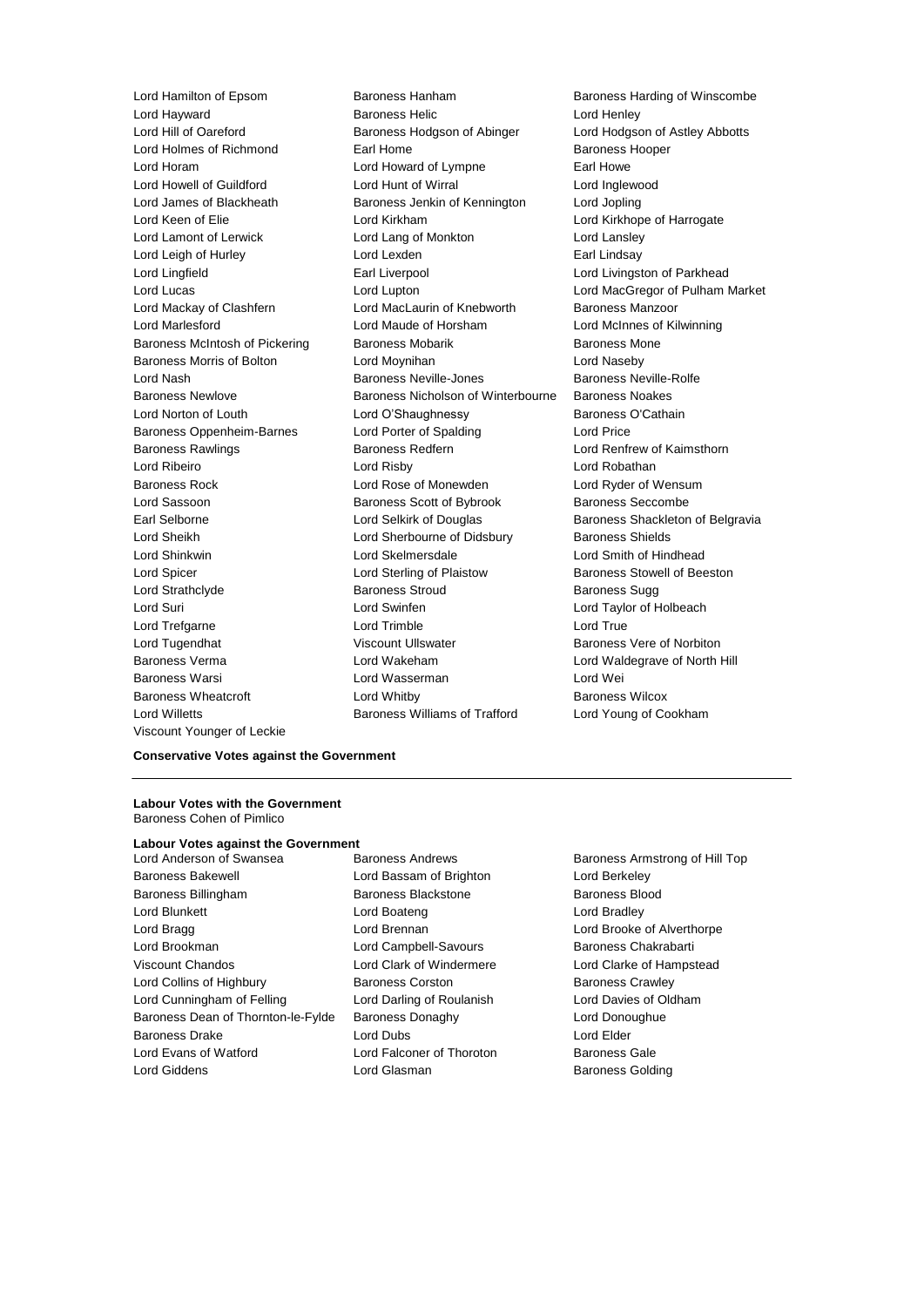Lord Grocott Lord Hain Viscount Hanworth Lord Harris of Haringey Lord Harrison Lord Haughey Baroness Hayter of Kentish Town Baroness Healy of Primrose Hill Baroness Henig Baroness Hilton of Eggardon Lord Hollick Baroness Hollis of Heigham Lord Howarth of Newport Baroness Howells of St Davids Lord Howie of Troon Lord Hoyle **Baroness Hughes of Stretford** Lord Hughes of Woodside Lord Hunt of Kings Heath **Lord Hutton of Furness** Lord Irvine of Lairg Baroness Jay of Paddington Baroness Jones of Whitchurch Lord Jones Lord Jordan Baroness Jowell Lord Judd Baroness Kennedy of The Shaws Baroness Kennedy of Cradley Lord Kennedy of Southwark Lord Kestenbaum **Lord Kinnock** Baroness Kinnock of Holyhead Lord Knight of Weymouth Baroness Lawrence of Clarendon Lord Lea of Crondall Lord Leitch **Lord Levy** Lord Levy **Baroness Liddell of Coatdyke** Lord Lipsey Baroness Lister of Burtersett Lord Livermore Lord Lympne Lord Macdonald of Tradeston Baroness Mallalieu Lord Mandelson **Baroness Massey of Darwen** Lord McAvoy Lord McConnell of Glenscorrodale Baroness McDonagh Baroness McNoress McIntosh of Hudnall Lord McKenzie of Luton Lord Monks Lord Morgan Baroness Morgan of Huyton Lord Morris of Handsworth Baroness Morris of Yardley Lord Morris of Aberavon **Baroness Nye Baroness Nye Lord O'Neill of Clackmannan** Lord Patel of Bradford **Lord Pendry Community** Baroness Pitkeathley Lord Ponsonby of Shulbrede Baroness Prosser Baroness Prosser Lord Puttnam Baroness Quin Lord Radice Baroness Ramsay of Cartvale Baroness Rebuck Lord Reid of Cardowan Lord Robertson of Port Ellen Lord Rooker Lord Rosser Lord Rowlands Baroness Royall of Blaisdon **Lord Sawyer Baroness Sherlock Baroness** Sherlock Viscount Simon **Baroness Smith of Basildon** Baroness Smith of Gilmorehill Lord Soley Lord Stevenson of Balmacara Lord Stone of Blackheath Baroness Thornton Lord Tomlinson Lord Touhig Lord Triesman Lord Tunnicliffe Lord Turnberg Baroness Warwick of Undercliffe Lord Watson of Invergowrie Lord Watts Lord West of Spithead **Baroness Wheeler** Baroness Whitaker Lord Whitty Lord Williams of Elvel Lord Winston Lord Wood of Anfield Lord Woolmer of Leeds Baroness Worthington Baroness Young of Old Scone

Lord Gordon of Strathblane Baroness Goudie Lord Griffiths of Burry Port

#### **Liberal Democrat Votes with the Government**

#### **Liberal Democrat Votes against the Government**

Baroness Barker **Communist Baroness Benjamin** Lord Beith **Baroness Benjamin** Baroness Bowles of Berkhamsted Lord Bradshaw Baroness Brinton Lord Bruce of Bennachie **Baroness Burt of Solihull** Lord Campbell of Pittenweem Lord Clement-Jones Lord Cotter Lord Dholakia Lord Fearn Baroness Featherstone Lord Foster of Bath Lord Fox Baroness Garden of Frognal Lord German Lord Goddard of Stockport **Baroness Grender** Baroness Hamwee Baroness Harris of Richmond Baroness Humphreys Lord Hussain Baroness Hussein-Ece **Baroness Janke** Baroness Jolly Lord Kirkwood of Kirkhope Baroness Kramer Lord Lee of Trafford Baroness Ludford Lord Marks of Henley-on-Thames Lord McNally Lord Newby Baroness Northover Lord Oates Lord Paddick Baroness Parminter Baroness Pinnock Lord Purvis of Tweed Baroness Randerson Lord Razzall

Lord Addington Lord Ashdown of Norton-sub-Hamdon Baroness Bakewell of Hardington Mandeville